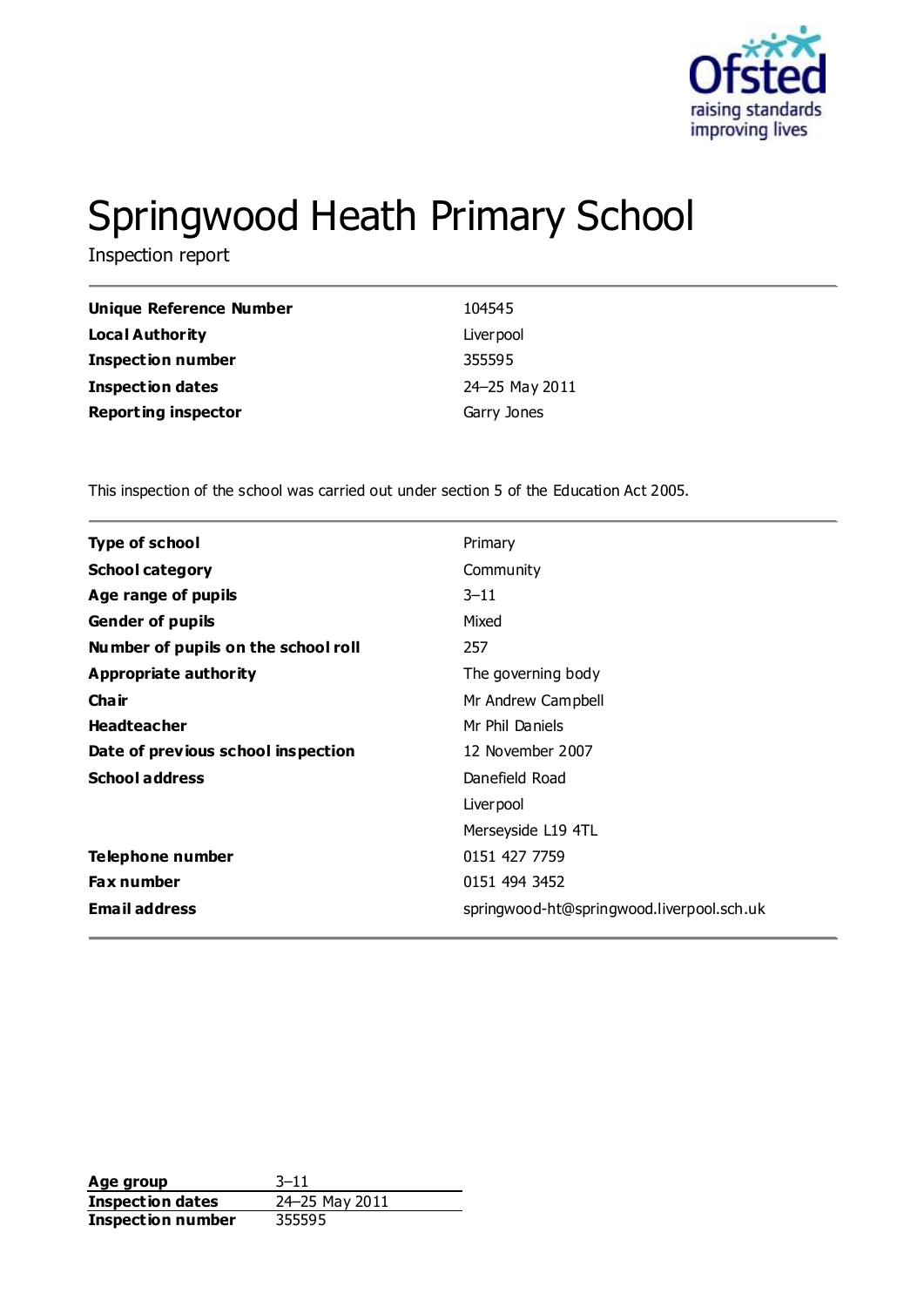The Office for Standards in Education, Children's Services and Skills (Ofsted) regulates and inspects to achieve excellence in the care of children and young people, and in education and skills for learners of all ages. It regulates and inspects childcare and children's social care, and inspects the Children and Family Court Advisory Support Service (Cafcass), schools, colleges, initial teacher training, work-based learning and skills training, adult and community learning, and education and training in prisons and other secure establishments. It assesses council children's services, and inspects services for looked after children, safeguarding and child protection.

Further copies of this report are obtainable from the school. Under the Education Act 2005, the school must provide a copy of this report free of charge to certain categories of people. A charge not exceeding the full cost of reproduction may be made for any other copies supplied.

If you would like a copy of this document in a different format, such as large print or Braille, please telephone 0300 123 4234, or email **[enquiries@ofsted.gov.uk](mailto:enquiries@ofsted.gov.uk)**.

You may copy all or parts of this document for non-commercial educational purposes, as long as you give details of the source and date of publication and do not alter the documentation in any way.

To receive regular email alerts about new publications, including survey reports and school inspection reports, please visit our website and go to 'Subscribe'.

Royal Exchange Buildings St Ann's Square Manchester M2 7LA T: 0300 123 4234 Textphone: 0161 618 8524 E: **[enquiries@ofsted.gov.uk](mailto:enquiries@ofsted.gov.uk)**

W: **[www.ofsted.gov.uk](http://www.ofsted.gov.uk/)**

© Crown copyright 2011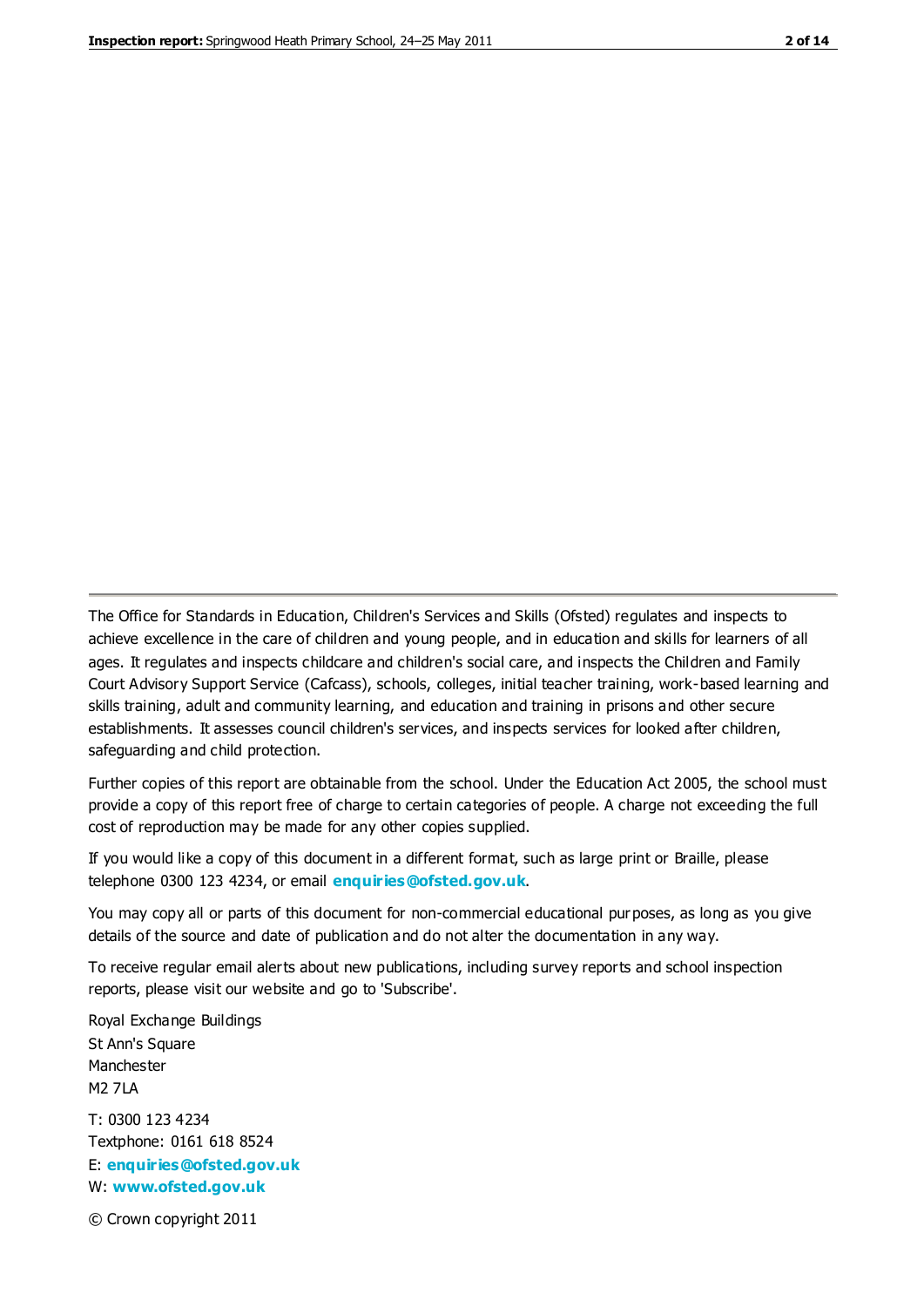# **Introduction**

This inspection was carried out by three additional inspectors. Thirteen lessons were observed that were taught by 11 teachers; meetings were held with the Chair of the Governing Body, members of staff and groups of pupils. Inspectors observed the school's work, and looked at pupils' assessment data and pupils' work. The school improvement plan was reviewed and a range of policies, particularly those with regard to safeguarding analysed. Questionnaires returned by 57 parents and carers were analysed.

The inspection team reviewed many aspects of the school's work. It looked in detail at a number of key areas.

- The achievement of all pupils, including those with special educational needs and/or disabilities, to determine whether this is leading to rapid improvement in attainment.
- The consistency of the quality of teaching and assessment across the key stages.
- The quality of care, quidance and support for all pupils and the extent to which it contributes to their personal development and achievement.
- The extent to which leaders and managers at all levels are bringing about improvement in the quality of teaching and learning.

# **Information about the school**

This is a school of average size. It was established in 2007 through the merger of a special school and a primary school. It caters for pupils from the immediate neighbourhood of the school, but in addition provides specialist education for pupils with severe physical and medical needs from all parts of the city through enhanced resource provision. The proportion of pupils with a statement of special educational needs is consequently well above the national average. Over half of the pupils have an identified special educational need and/or disability. In addition to those with a medical need or disability, other pupils have speech and language difficulties, social and emotional issues and/or a range of moderate and specific learning difficulties. The number of pupils known to be eligible for free school meals is almost double that found nationally. The very large majority of pupils are of White British origin. The school has been recognised by a number of awards including the Basic Skills Quality Mark, Healthy School status, ICT Charter Mark and Investors in People.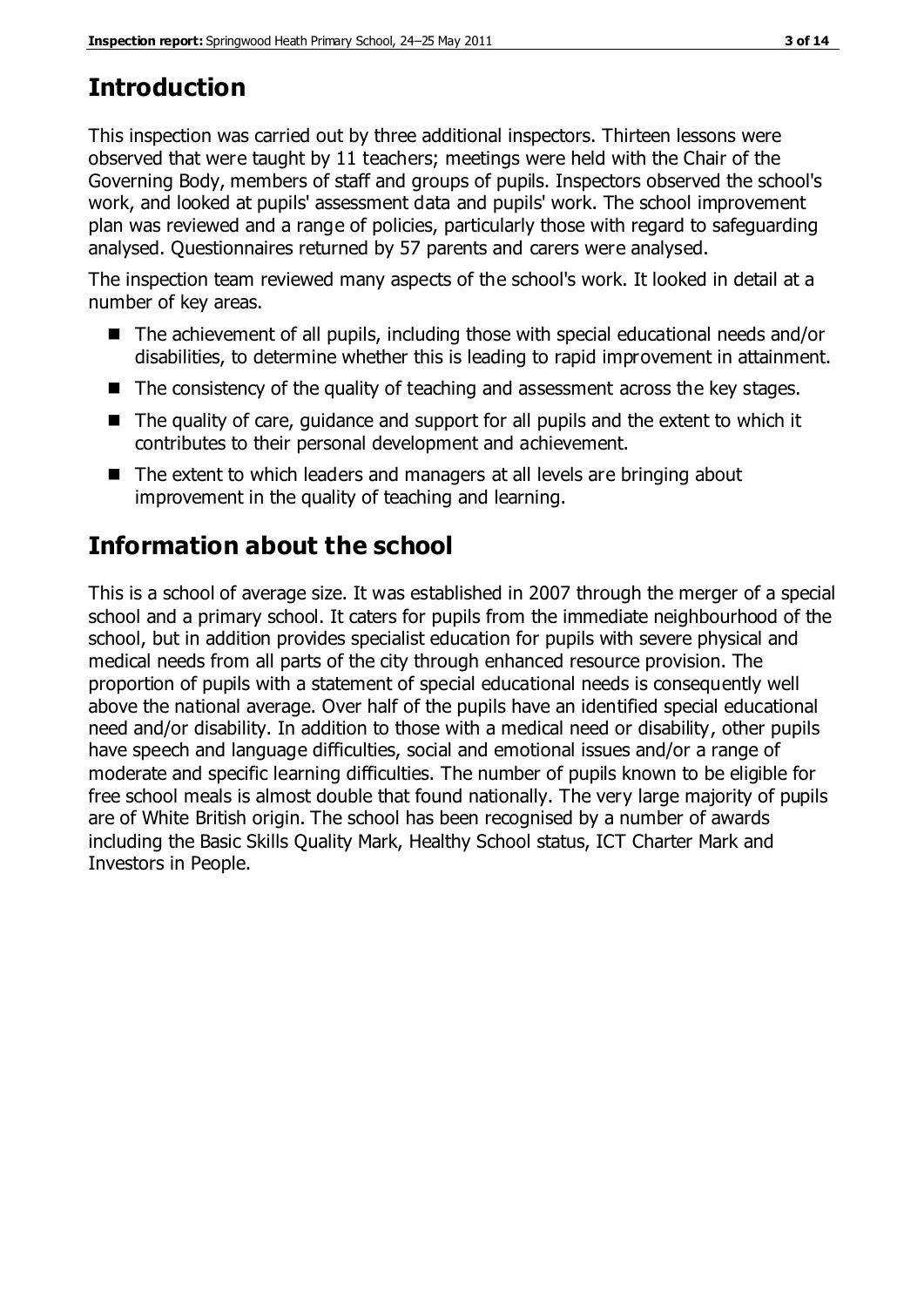# **Inspection judgements**

| Overall effectiveness: how good is the school?  | 3 |
|-------------------------------------------------|---|
| The school's capacity for sustained improvement |   |

## **Main findings**

This is a satisfactory school. Its overall effectiveness reflects the satisfactory grade for the pupils' outcomes which reflects the low attainment of pupils at the end of Key Stage 2.

A majority of pupils enter the school with a range of skills that are exceptionally low compared to those expected of pupils at this age. Over half of the pupils in the school have special educational needs and/or disabilities. Pupils make good progress throughout the school as a result of teaching that is good overall. However, the low starting points of most pupils and the significant special needs of a majority means that the overall attainment at the end of Key Stage 2 remains low. Children make good progress within the Early Years Foundation Stage through effective provision. However, in this key stage some planned activities are not targeted precisely enough at the individual needs of children to allow them to make even faster progress. The progress of pupils with special educational needs and/or disabilities is good. This reflects the staff's detailed knowledge of their needs and the high levels of sensitive support provided. All pupils are assessed regularly and are provided with challenging targets for improvement. They, and particularly those with special educational needs and/or disabilities, are supported well in achieving these through clear advice and guidance. The advice and guidance provided to some pupils through marking is inconsistent. The curriculum is well planned to meet the diverse needs of pupils and to reflect their interests.

Pupils generally attend school regularly but the medical needs of some pupils limit their overall attendance. Pupils enjoy school and behave well in lessons and around the school. They show care and respect for each other and particularly for those who require aids for their mobility. Almost all pupils feel safe in school and all are clear that there are many adults to turn to if they face difficulties. The overwhelming majority of parents and carers who responded to the inspection questionnaire are happy with the education their child receives. The quality of care, guidance and support is outstanding. Each child is known as an individual and their needs are effectively met through the efforts of an effective team of support staff. Excellent use is made of external agencies from health and social services. The links with parents and carers are outstanding; they are kept very well informed of the progress their child is making and are exceptionally well supported in contributing to their education. The school has access to specialist services on site with designated rooms for physiotherapy and medical needs and regular access to psychotherapy.

The leadership team under the clear direction of an effective headteacher has a clear vision for the development of an inclusive school that meets the needs of all pupils well. Since the last inspection the senior staff have established thorough systems for the monitoring and review of performance. The results of this effective self-evaluation are used to plan effectively for improvement and as a result the quality of teaching, the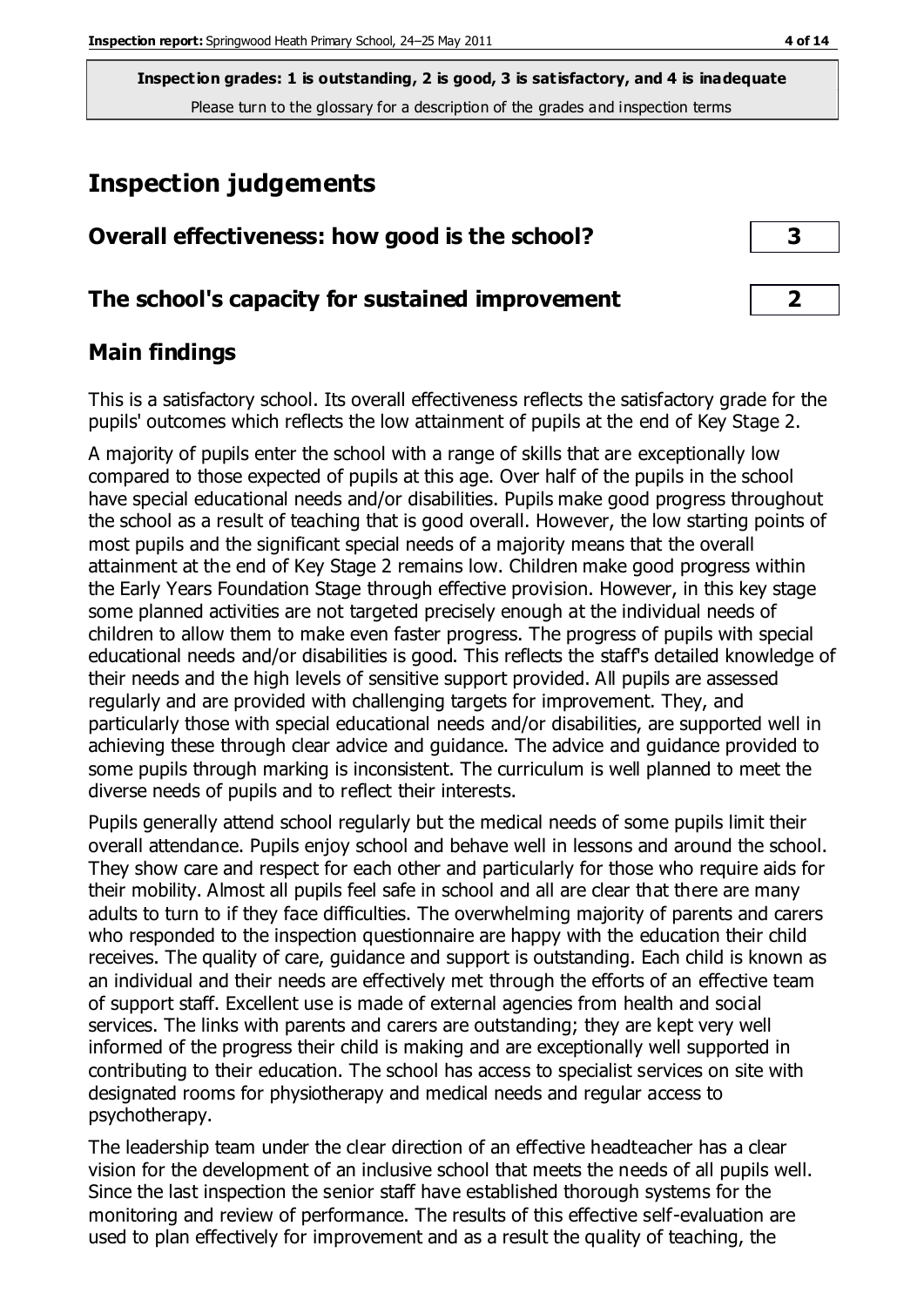curriculum, care and guidance and leadership and management have all improved. The progress of pupils overall has improved and recently there have been significant increas es in the attainment of pupils. This track record of improvement together with the effective management systems illustrate that the school has good capacity for improvement despite its current level of effectiveness.

Up to 40% of the schools whose overall effectiveness is judged satisfactory may receive a monitoring visit by an Ofsted inspector before their next section 5 inspection.

## **What does the school need to do to improve further?**

- Raise attainment by further increasing rates of progress through:
	- $-$  sharing the very best practice in the quality of teaching
	- improving the consistency with which marking provides detailed advice on what pupils have to do to improve
	- providing more opportunities for extended writing across the curriculum.
- Accelerate progress within the Early Years Foundation Stage by planning work to more precisely meet the learning needs of individuals.

## **Outcomes for individuals and groups of pupils 3**

Pupils enter the school with skills that are exceptionally low and over half have specific barriers to learning. Pupils enjoy learning and apply themselves to their lessons with enthusiasm and are keen to produce their best work. They are eager to answer questions and to share their achievements with each other, staff and visitors. In a Year 6 lesson, for example, pupils debated keenly how to produce a brochure on the attractions of Liverpool. Pupils concentrate well and willingly respond to the prompts of the staff. They behave well and minor disruptions relating to the specific needs of individuals are sensitively tolerated. Although all pupils make good progress a significant proportion fails to attain expected standards. However, many of the pupils who can access the national curriculum attain the expected levels in English and mathematics, and a small minority exceed them.

Pupils have a good understanding of how to stay healthy, showing great interest in taking exercise and eating a healthy diet. Pupils are proud of their school and willingly take on responsibilities. Individuals spoke eagerly of their work as buddies and peer advocates for younger pupils. In the school council meetings pupils eagerly contribute ideas for the development of the school and the curriculum. They are active in raising money for a range of charities. The social, moral, spiritual and cultural awareness of pupils is good. Pupils are prepared for life after school with a strong emphasis on the development of information and communication technology (ICT) skills and opportunities to take part in enterprise events. There is a particular emphasis on the development of life skills for all pupils, but particularly those with special educational needs and/or disabilities. However, pupils' low attainment and their average attendance mean that this aspect is judged to be satisfactory.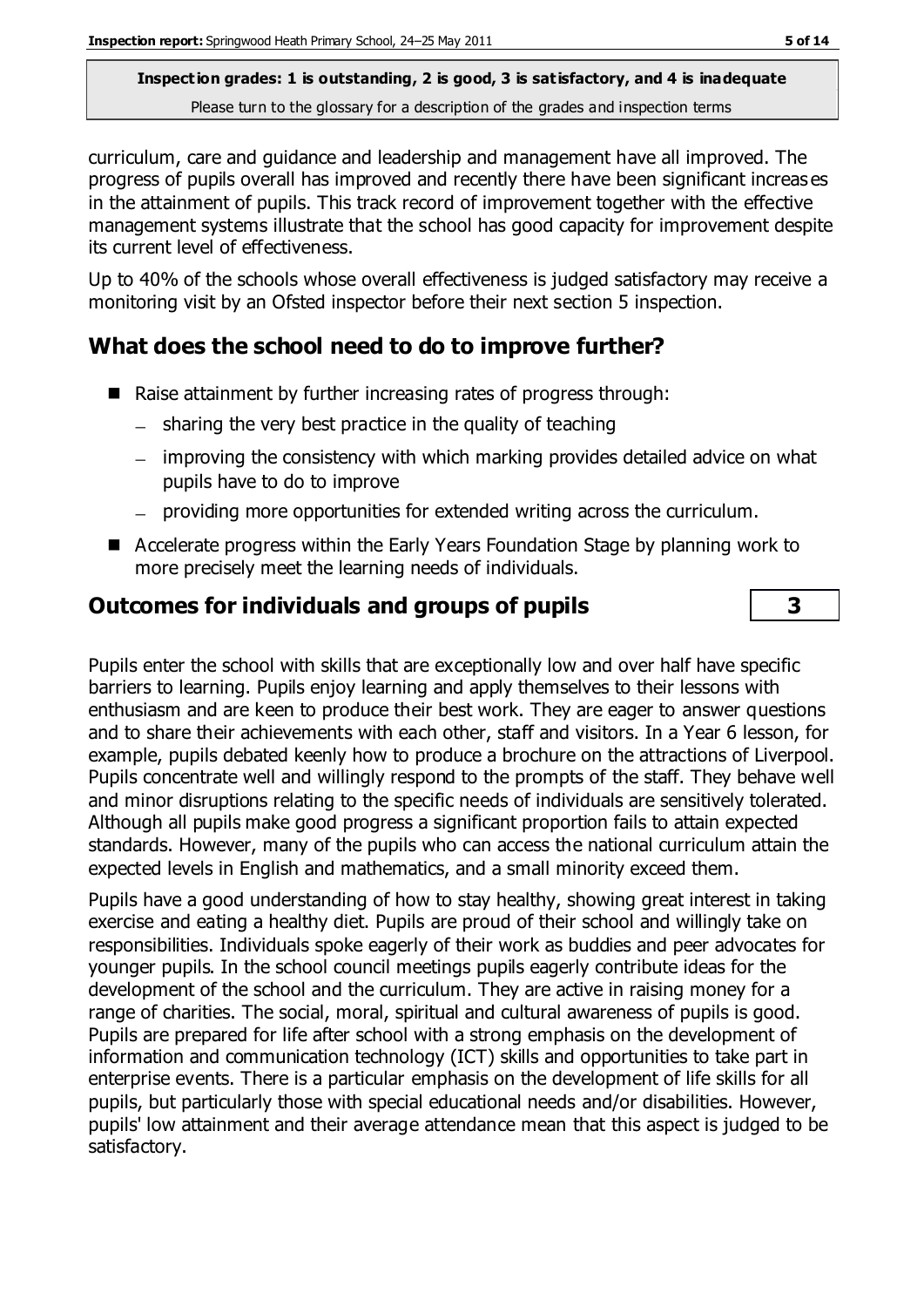# **Inspection grades: 1 is outstanding, 2 is good, 3 is satisfactory, and 4 is inadequate**

Please turn to the glossary for a description of the grades and inspection terms

These are the grades for pupils' outcomes

| Pupils' achievement and the extent to which they enjoy their learning                                                     | 3              |
|---------------------------------------------------------------------------------------------------------------------------|----------------|
| Taking into account:<br>Pupils' attainment <sup>1</sup>                                                                   | 4              |
| The quality of pupils' learning and their progress                                                                        | $\mathfrak{D}$ |
| The quality of learning for pupils with special educational needs and/or disabilities<br>and their progress               | $\overline{2}$ |
| The extent to which pupils feel safe                                                                                      | $\mathbf{z}$   |
| Pupils' behaviour                                                                                                         | $\overline{2}$ |
| The extent to which pupils adopt healthy lifestyles                                                                       | 2              |
| The extent to which pupils contribute to the school and wider community                                                   | 2              |
| The extent to which pupils develop workplace and other skills that will contribute to<br>their future economic well-being | 3              |
| Taking into account:<br>Pupils' attendance <sup>1</sup>                                                                   | 3              |
| The extent of pupils' spiritual, moral, social and cultural development                                                   | 2              |

<sup>1</sup> The grades for attainment and attendance are: 1 is high; 2 is above average; 3 is broadly average; and 4 is low

## **How effective is the provision?**

Teaching is good overall, but some outstanding and some satisfactory teaching was also seen. In the lessons that were good or better, careful planning based on the thoroughly assessed needs of pupils resulted in an effectively planned range of activities. Good relationships, together with effective deployment of teaching assistants ensured that learning was brisk. Assessment of learning was carried out throughout the lesson and additional support and guidance provided when required. In a few lessons the work was not matched sufficiently closely to the needs of all pupils and the rate of progress was slower. There are well-established systems of assessment across the school. These are used to set challenging targets for individuals and groups of pupils. The tracking of progress is effective and results in appropriate intervention when required. Pupils generally receive good advice on how to improve their work. However, the use of marking to provide detailed advice on how to improve the work is not always evident.

The curriculum is well planned to meet the diverse needs of the pupils. Pupils are involved in the choice of themes and areas for study to deliver the key skills. There is an appropriate focus on literacy and numeracy together with ICT, but opportunities for extended writing across the curriculum are too limited. The curriculum is broad and balanced and is enriched by a wide range of visits and visitors. There is a good range of extra-curricular activities.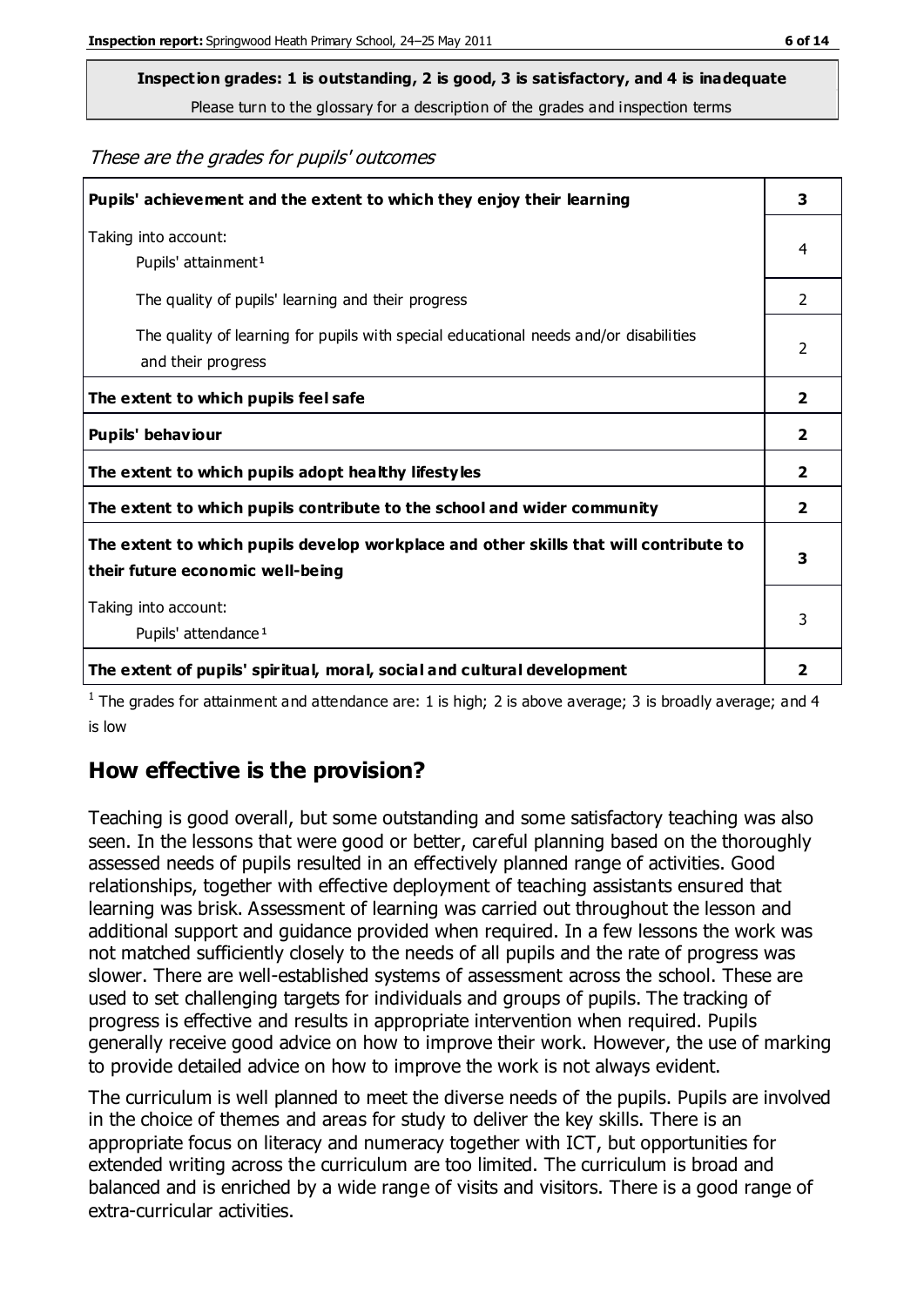Care, guidance and support are outstanding and a key feature in the success of the school. There is a strong focus on training all staff to meet the diverse needs of pupils. The school provides a warm and welcoming ethos for pupils and visitors. Pupils are known exceptionally well and there is a clear and effective focus on meeting individual needs. Pupils' personal development is tracked thoroughly and this ensures that transition into the school, between key stages and on to secondary education is particularly effective. The needs of the most vulnerable pupils are particularly well met through the internal provision for their physical and emotional needs and through extremely well developed links with external agencies. There is very thorough monitoring of attendance and pupils who are absent for extended periods are provided with work at home and additional support to make up lost ground. The vast majority of parents and carers greatly value the support and care provided within the school.

These are the grades for the quality of provision

| The quality of teaching                                                                                    |  |
|------------------------------------------------------------------------------------------------------------|--|
| Taking into account:<br>The use of assessment to support learning                                          |  |
| The extent to which the curriculum meets pupils' needs, including, where relevant,<br>through partnerships |  |
| The effectiveness of care, guidance and support                                                            |  |

## **How effective are leadership and management?**

A strong senior leadership team has a clear vision for the development of the school. This is shared by the staff team and the governing body and promoted effectively to parents and carers. There are well-established systems for monitoring the progress of pupils and the quality of provision. The views of parents, carers and pupils are sought to strengthen the evaluation. Phase leaders and subject coordinators produce regular evaluative reports to inform planning for improvement. There is an effective school improvement plan and a clear focus on staff training and development. These systems and strategies have brought about improvements in all aspects of provision and in pupils' progress. The development of partnerships to enrich the experiences of pupils and the quality of provision is good. The efforts to involve parents and carers in the education of their children are outstanding. Parents and carers are regularly informed of the progress their child is making and their targets for further improvement. There are established systems to seek their views and they are given support and guidance on how to contribute to their child's learning. Regular communication keeps them informed of developments, for example a summary of the school improvement plan is circulated and there is an effective interactive web site to enhance communication.

The governing body is effective. It has an appropriate structure of committees and contributes to the school improvement plan. There is a strong emphasis on promoting equal opportunities and good strategies to ensure that all groups participate in activities and achieve equally well. The provisions for safeguarding are good. Systems and procedures are followed rigorously and conform to current government guidance. Training for this aspect of management is given a high priority by the governing body and senior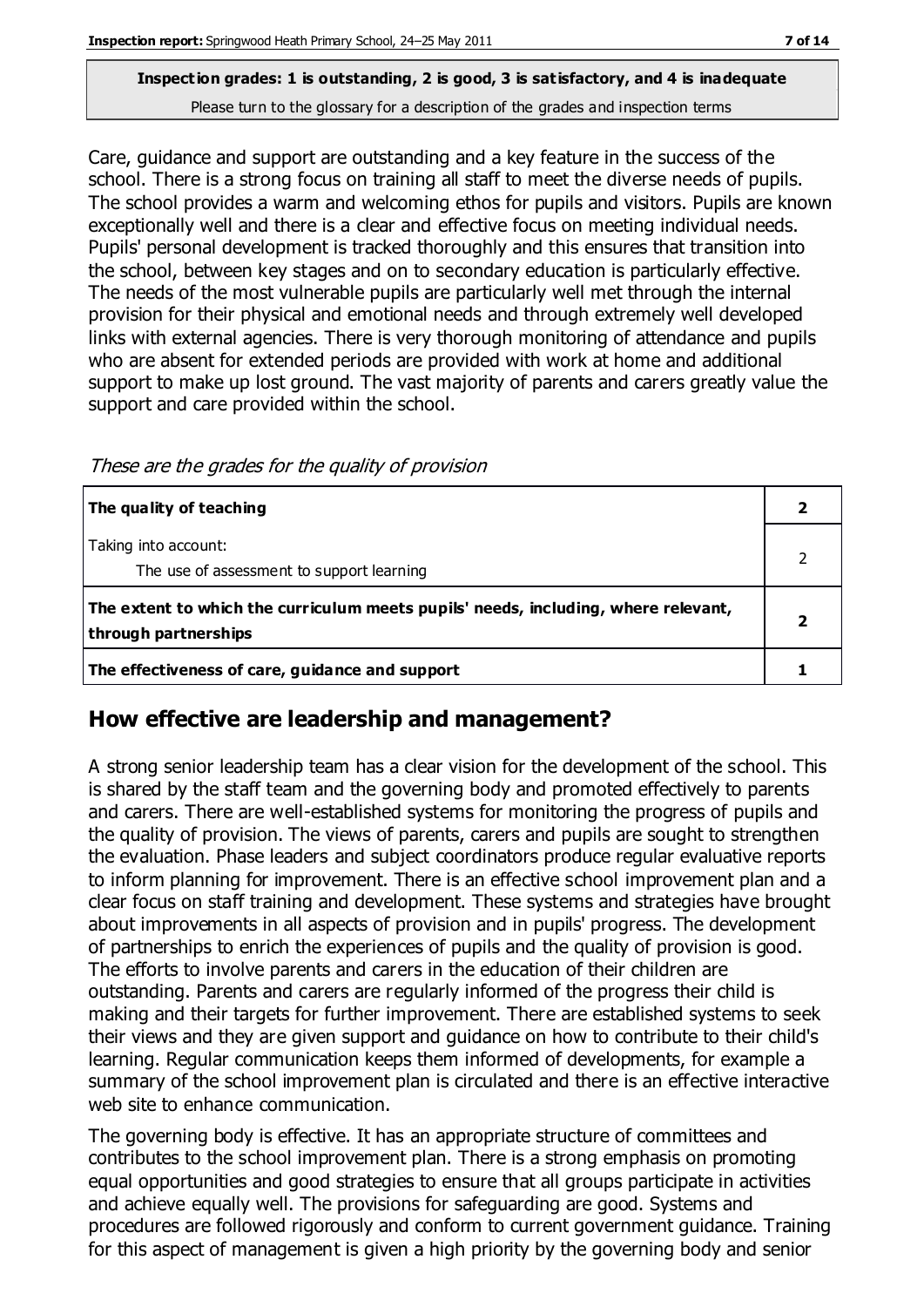leaders. There is a focus on ensuring that the school is a cohesive community and links into the local and international communities are well established. The establishment of links with diverse communities in the wider area is under development. The development of community cohesion is satisfactory.

These are the grades for leadership and management

| The effectiveness of leadership and management in embedding ambition and driving<br><i>improvement</i>                                                           |               |
|------------------------------------------------------------------------------------------------------------------------------------------------------------------|---------------|
| Taking into account:<br>The leadership and management of teaching and learning                                                                                   | $\mathcal{P}$ |
| The effectiveness of the governing body in challenging and supporting the<br>school so that weaknesses are tackled decisively and statutory responsibilities met | $\mathbf{2}$  |
| The effectiveness of the school's engagement with parents and carers                                                                                             | 1             |
| The effectiveness of partnerships in promoting learning and well-being                                                                                           | $\mathbf{2}$  |
| The effectiveness with which the school promotes equality of opportunity and tackles<br>discrimination                                                           | $\mathbf{2}$  |
| The effectiveness of safeguarding procedures                                                                                                                     | $\mathbf{2}$  |
| The effectiveness with which the school promotes community cohesion                                                                                              | 3             |
| The effectiveness with which the school deploys resources to achieve value for money                                                                             | 3             |

## **Early Years Foundation Stage**

Children enter the Early Years Foundation Stage with skills that for the majority are exceptionally lower than those expected for their age. They settle well into the welcoming environment as they are well cared for. Children enjoy coming to school and delight in the varied activities that are provided for them. They participate well in independent and teacher-led activities in the stimulating learning environment. There is a good range of resources in the internal and outdoor areas to engage the pupils. A good range of activities is planned which match the needs of groups and children make good progress. However, the match between the teaching and the assessed needs of individuals is not always sufficiently precise to accelerate progress even further for these children. Leadership and management are good. There is an effective tracking system to assess children. There are good plans to further improve teaching through the development of planning and staff training. There are very effective links with parents and carers who are helped to contribute to the development of their children. Appropriate policies and procedures are in place to safeguard children.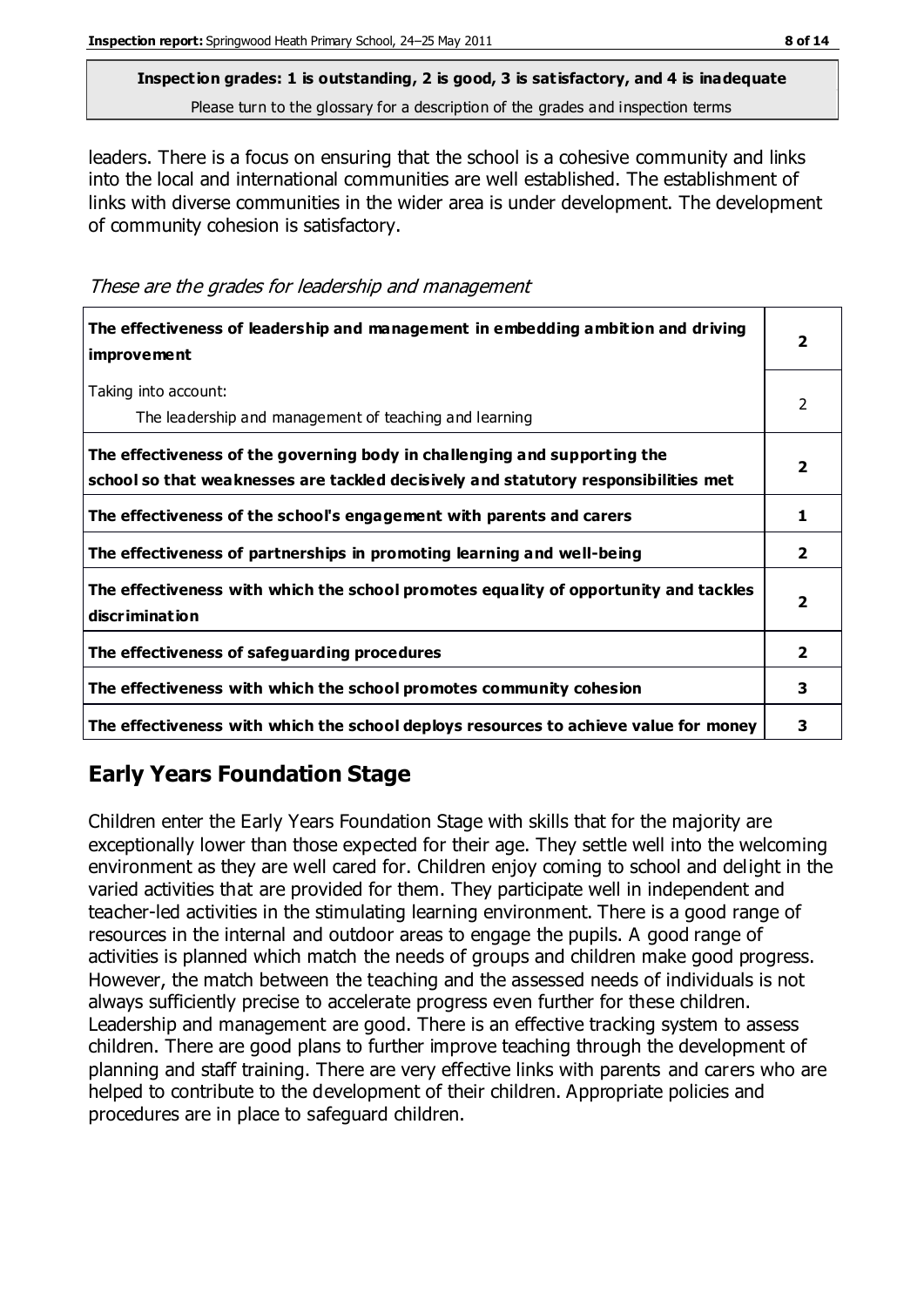**Inspection grades: 1 is outstanding, 2 is good, 3 is satisfactory, and 4 is inadequate**

Please turn to the glossary for a description of the grades and inspection terms

These are the grades for the Early Years Foundation Stage

| Overall effectiveness of the Early Years Foundation Stage                             |  |
|---------------------------------------------------------------------------------------|--|
| Taking into account:<br>Outcomes for children in the Early Years Foundation Stage     |  |
| The quality of provision in the Early Years Foundation Stage                          |  |
| The effectiveness of leadership and management of the Early Years Foundation<br>Stage |  |

## **Views of parents and carers**

The vast majority of the parents and carers who responded to the inspection questionnaire were happy with the quality of education provided. They felt well informed and that they were helped to support their child's learning. They believed that the school was well run and that account was taken of their views. A few parents and carers raised issues around the management of behaviour and bullying. Inspectors observed this aspect of the school's work and talked to pupils. They found that incidents of bullying and misbehaviour were dealt with effectively and that behaviour within the school is good.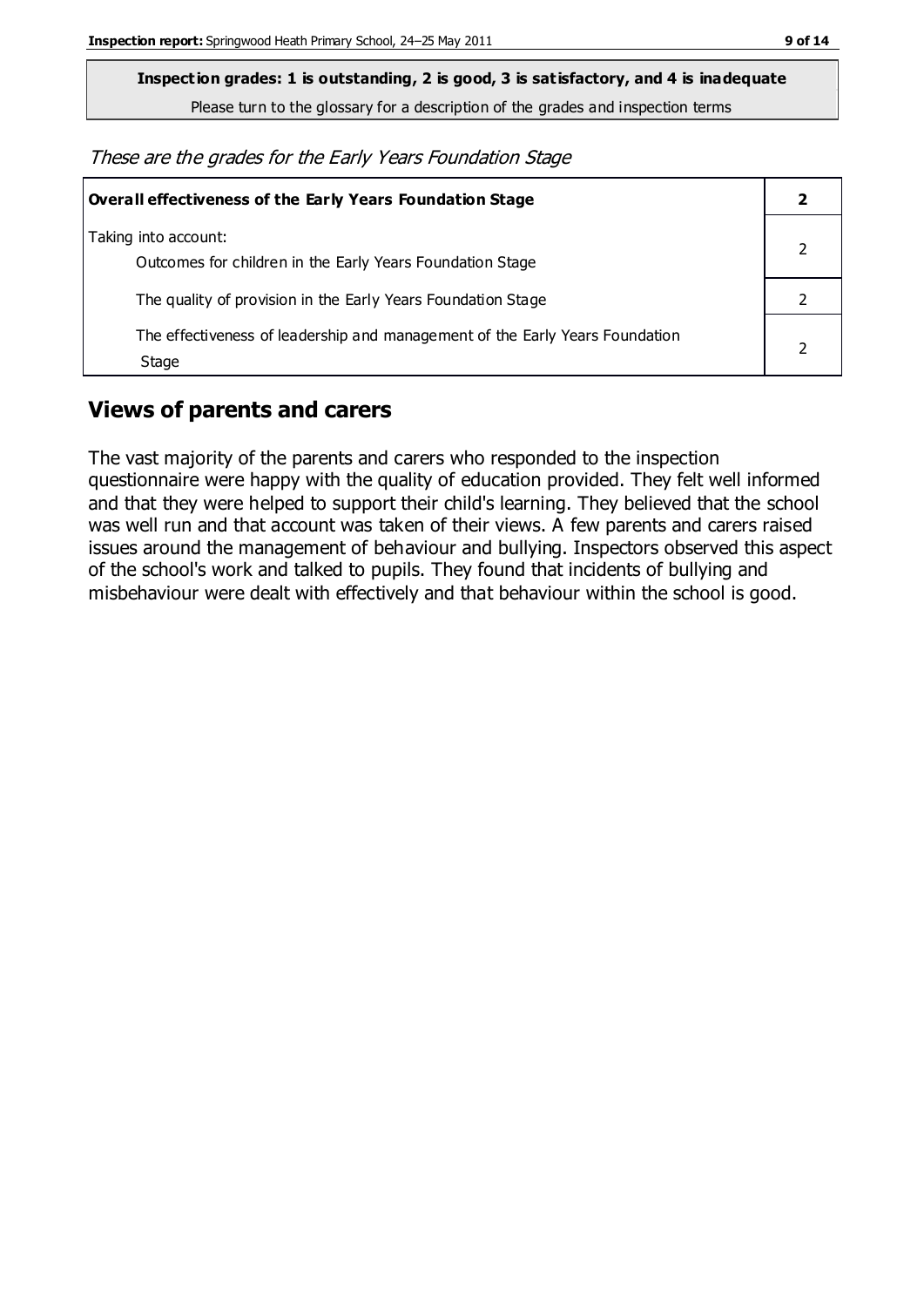#### **Responses from parents and carers to Ofsted's questionnaire**

Ofsted invited all the registered parents and carers of pupils registered at Springwood Heath Primary School to complete a questionnaire about their views of the school.

In the questionnaire, parents and carers were asked to record how strongly they agreed with 13 statements about the school.

The inspection team received 57 completed questionnaires by the end of the on-site inspection. In total, there are 257 pupils registered at the school.

| <b>Statements</b>                                                                                                                                                                                                                                       | <b>Strongly</b><br>agree |               | <b>Agree</b> |               | <b>Disagree</b> |                | <b>Strongly</b><br>disagree |                |
|---------------------------------------------------------------------------------------------------------------------------------------------------------------------------------------------------------------------------------------------------------|--------------------------|---------------|--------------|---------------|-----------------|----------------|-----------------------------|----------------|
|                                                                                                                                                                                                                                                         | <b>Total</b>             | $\frac{0}{0}$ | <b>Total</b> | $\frac{0}{0}$ | <b>Total</b>    | $\frac{0}{0}$  | <b>Total</b>                | $\frac{0}{0}$  |
| My child enjoys school                                                                                                                                                                                                                                  | 42                       | 74            | 13           | 23            | 0               | 0              | $\mathbf{1}$                | $\overline{2}$ |
| The school keeps my child<br>safe                                                                                                                                                                                                                       | 47                       | 82            | 9            | 16            | $\mathbf{1}$    | $\overline{2}$ | $\mathbf 0$                 | $\pmb{0}$      |
| My school informs me about<br>my child's progress                                                                                                                                                                                                       | 38                       | 67            | 19           | 33            | 0               | $\mathbf 0$    | $\mathbf 0$                 | $\mathbf 0$    |
| My child is making enough<br>progress at this school                                                                                                                                                                                                    | 35                       | 61            | 20           | 35            | 1               | $\overline{2}$ | $\mathbf 0$                 | $\mathbf 0$    |
| The teaching is good at this<br>school                                                                                                                                                                                                                  | 39                       | 68            | 16           | 28            | 0               | 0              | $\mathbf{1}$                | $\overline{2}$ |
| The school helps me to<br>support my child's learning                                                                                                                                                                                                   | 32                       | 56            | 24           | 42            | 1               | $\overline{2}$ | $\mathbf 0$                 | $\mathbf 0$    |
| The school helps my child to<br>have a healthy lifestyle                                                                                                                                                                                                | 34                       | 60            | 20           | 35            | $\overline{2}$  | 4              | 0                           | $\mathbf 0$    |
| The school makes sure that<br>my child is well prepared for<br>the future (for example<br>changing year group,<br>changing school, and for<br>children who are finishing<br>school, entering further or<br>higher education, or entering<br>employment) | 26                       | 46            | 27           | 47            | $\mathbf{1}$    | $\overline{2}$ | $\mathbf 0$                 | $\mathbf 0$    |
| The school meets my child's<br>particular needs                                                                                                                                                                                                         | 37                       | 65            | 17           | 30            | 1               | $\overline{2}$ | $\mathbf 0$                 | $\mathbf 0$    |
| The school deals effectively<br>with unacceptable behaviour                                                                                                                                                                                             | 27                       | 47            | 25           | 44            | 3               | 5              | $\mathbf{1}$                | $\overline{2}$ |
| The school takes account of<br>my suggestions and concerns                                                                                                                                                                                              | 32                       | 56            | 22           | 39            | $\overline{2}$  | 4              | 0                           | 0              |
| The school is led and<br>managed effectively                                                                                                                                                                                                            | 37                       | 65            | 19           | 33            | $\mathbf{1}$    | $\overline{2}$ | $\mathbf 0$                 | $\mathbf 0$    |
| Overall, I am happy with my<br>child's experience at this<br>school                                                                                                                                                                                     | 41                       | 72            | 15           | 26            | 0               | $\pmb{0}$      | $\mathbf{1}$                | $\overline{2}$ |

The table above summarises the responses that parents and carers made to each statement. The percentages indicate the proportion of parents and carers giving that response out of the total number of completed questionnaires. Where one or more parents and carers chose not to answer a particular question, the percentages will not add up to 100%.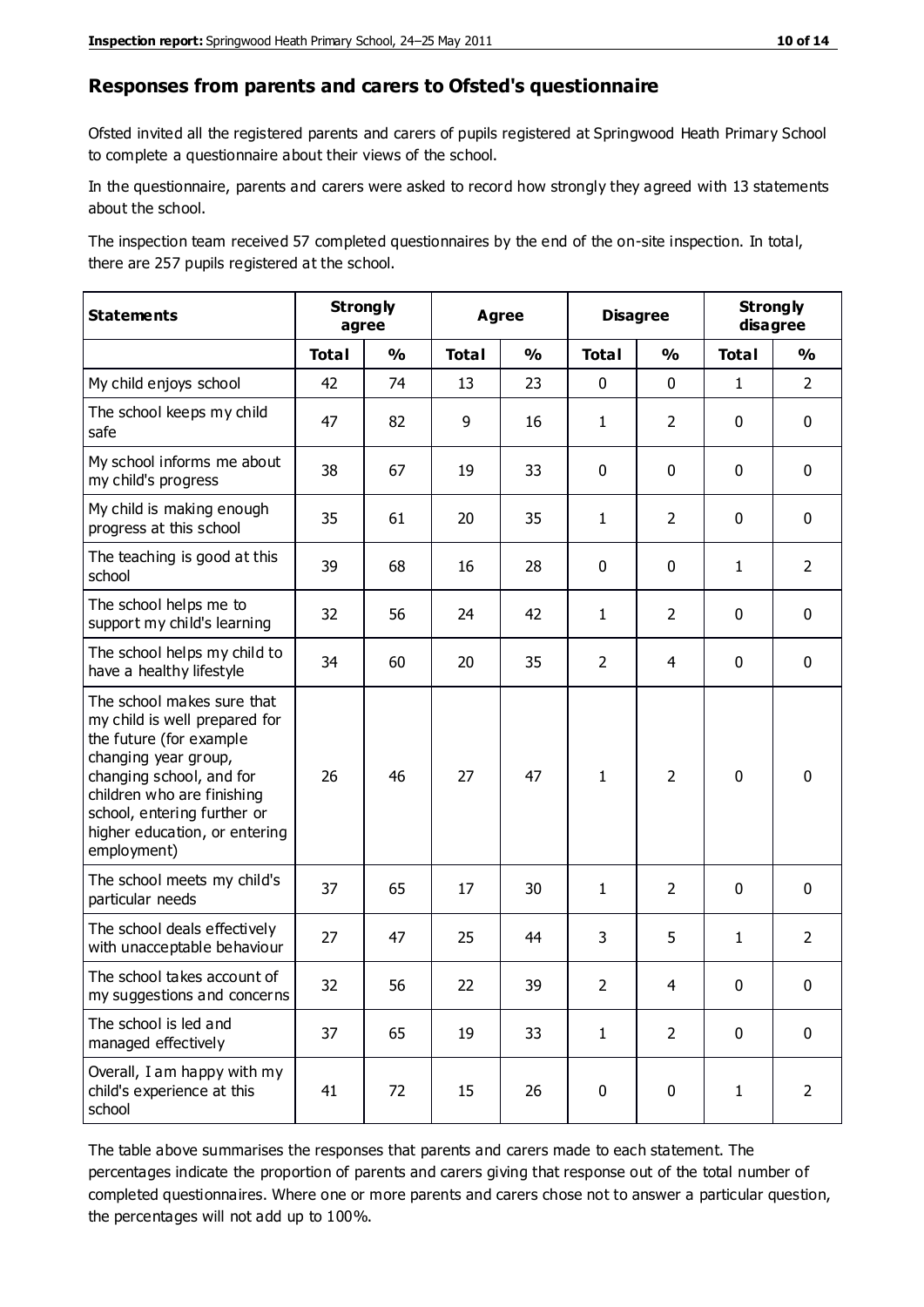## **Glossary**

| Grade   | <b>Judgement</b> | <b>Description</b>                                                                                                                                                                                                            |
|---------|------------------|-------------------------------------------------------------------------------------------------------------------------------------------------------------------------------------------------------------------------------|
| Grade 1 | Outstanding      | These features are highly effective. An outstanding school<br>provides exceptionally well for all its pupils' needs.                                                                                                          |
| Grade 2 | Good             | These are very positive features of a school. A school that<br>is good is serving its pupils well.                                                                                                                            |
| Grade 3 | Satisfactory     | These features are of reasonable quality. A satisfactory<br>school is providing adequately for its pupils.                                                                                                                    |
| Grade 4 | Inadequate       | These features are not of an acceptable standard. An<br>inadequate school needs to make significant improvement<br>in order to meet the needs of its pupils. Ofsted inspectors<br>will make further visits until it improves. |

## **What inspection judgements mean**

## **Overall effectiveness of schools**

|                       | Overall effectiveness judgement (percentage of schools) |      |                     |                   |
|-----------------------|---------------------------------------------------------|------|---------------------|-------------------|
| <b>Type of school</b> | <b>Outstanding</b>                                      | Good | <b>Satisfactory</b> | <b>Inadequate</b> |
| Nursery schools       | 46                                                      | 48   | 6                   |                   |
| Primary schools       | 6                                                       | 47   | 40                  | 7                 |
| Secondary schools     | 12                                                      | 39   | 38                  | 11                |
| Sixth forms           | 13                                                      | 42   | 41                  | 3                 |
| Special schools       | 28                                                      | 49   | 19                  | 4                 |
| Pupil referral units  | 14                                                      | 45   | 31                  | 10                |
| All schools           | 10                                                      | 46   | 37                  |                   |

New school inspection arrangements were introduced on 1 September 2009. This means that inspectors now make some additional judgements that were not made previously.

The data in the table above are for the period 1 September 2010 to 31 December 2010 and are consistent with the latest published official statistics about maintained school inspection outcomes (see **[www.ofsted.gov.uk](http://www.ofsted.gov.uk/)**).

The sample of schools inspected during 2010/11 was not representative of all schools nationally, as weaker schools are inspected more frequently than good or outstanding schools.

Percentages are rounded and do not always add exactly to 100.

Sixth form figures reflect the judgements made for the overall effectiveness of the sixth form in secondary schools, special schools and pupil referral units.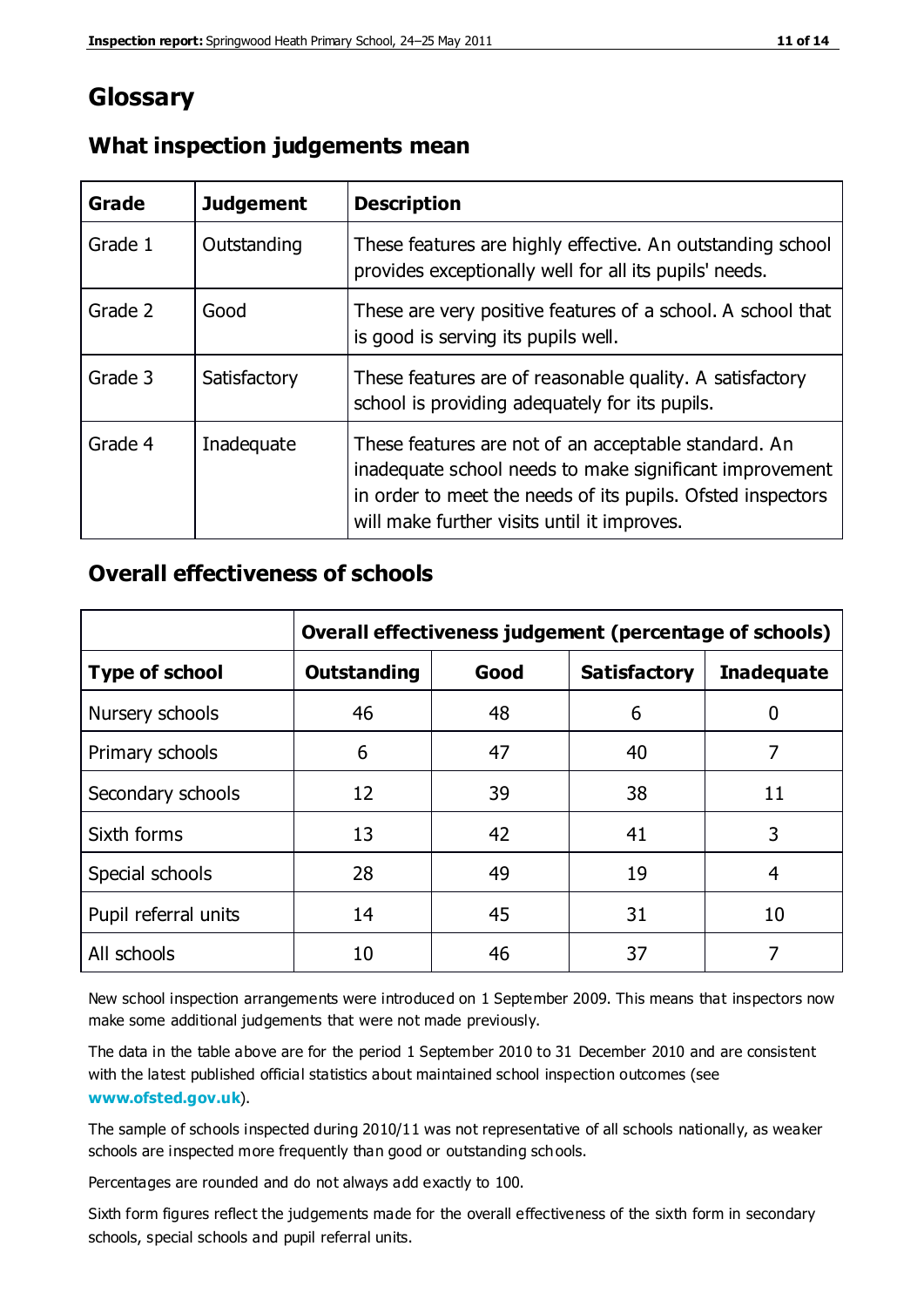## **Common terminology used by inspectors**

| Achievement:                  | the progress and success of a pupil in their learning,<br>development or training.                                                                                                                                                          |  |  |
|-------------------------------|---------------------------------------------------------------------------------------------------------------------------------------------------------------------------------------------------------------------------------------------|--|--|
| Attainment:                   | the standard of the pupils' work shown by test and<br>examination results and in lessons.                                                                                                                                                   |  |  |
| Capacity to improve:          | the proven ability of the school to continue<br>improving. Inspectors base this judgement on what<br>the school has accomplished so far and on the quality<br>of its systems to maintain improvement.                                       |  |  |
| Leadership and management:    | the contribution of all the staff with responsibilities,<br>not just the headteacher, to identifying priorities,<br>directing and motivating staff and running the school.                                                                  |  |  |
| Learning:                     | how well pupils acquire knowledge, develop their<br>understanding, learn and practise skills and are<br>developing their competence as learners.                                                                                            |  |  |
| <b>Overall effectiveness:</b> | inspectors form a judgement on a school's overall<br>effectiveness based on the findings from their<br>inspection of the school. The following judgements,<br>in particular, influence what the overall effectiveness<br>judgement will be. |  |  |
|                               | The school's capacity for sustained<br>improvement.                                                                                                                                                                                         |  |  |
|                               | Outcomes for individuals and groups of pupils.                                                                                                                                                                                              |  |  |
|                               | The quality of teaching.                                                                                                                                                                                                                    |  |  |
|                               | The extent to which the curriculum meets<br>pupils' needs, including, where relevant,<br>through partnerships.                                                                                                                              |  |  |
|                               | The effectiveness of care, guidance and<br>support.                                                                                                                                                                                         |  |  |
| Progress:                     | the rate at which pupils are learning in lessons and<br>over longer periods of time. It is often measured by<br>comparing the pupils' attainment at the end of a key                                                                        |  |  |

stage with their attainment when they started.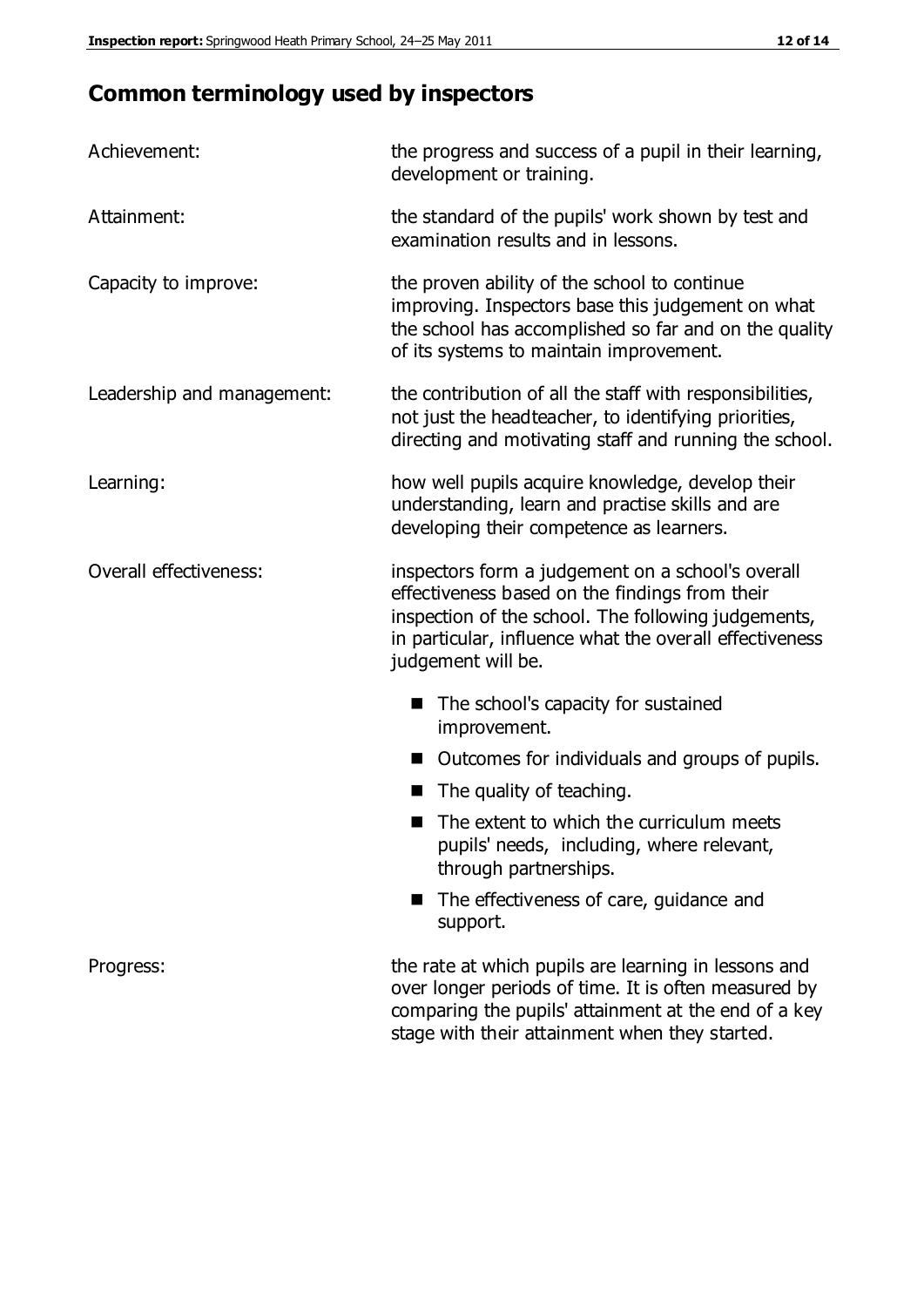## **This letter is provided for the school, parents and carers to share with their children. It describes Ofsted's main findings from the inspection of their school.**

26 May 2011

#### Dear Pupils

#### **Inspection of Springwood Heath Primary School, Liverpool, L19 4TL**

Thank you for the warm welcome you gave to me and my colleagues when we inspected your school. We enjoyed talking to you about your work and hearing what you thought about the school. We agree with you that there are many good things about the school, but overall it is satisfactory. You all make good progress in the time you are at the school. Many of you achieve the expected standard or above at the end of Year 6, but overall results are lower than found in many schools. The teaching in the school is good. The activities that are planned for you, including the many visits and visitors, are also good.

The staff know you well and work together to help you to succeed. The care, support and guidance that they give to you are outstanding and they work exceptionally well with your parents or carers to help you achieve. The result is that the large majority of you enjoy school and feel safe, as you told us. You behave well in lessons and around the school and you have a good understanding of how to stay healthy.

The school is well run by the headteacher and his senior colleagues. We have agreed with them what should be done to help you to achieve higher standards. First we have asked the teachers to share the very best ways of teaching and to give you more opportunities to write longer pieces in all subjects. You can help by telling them what helps you to learn most. We have also asked them to make sure you all receive clear advice on how to improve your work through marking. We have asked the teachers in the Early Years Foundation Stage to make certain that more of the work is based exactly on what each of you can do already.

Best wishes for the future.

Yours sincerely

Garry Jones Lead inspector